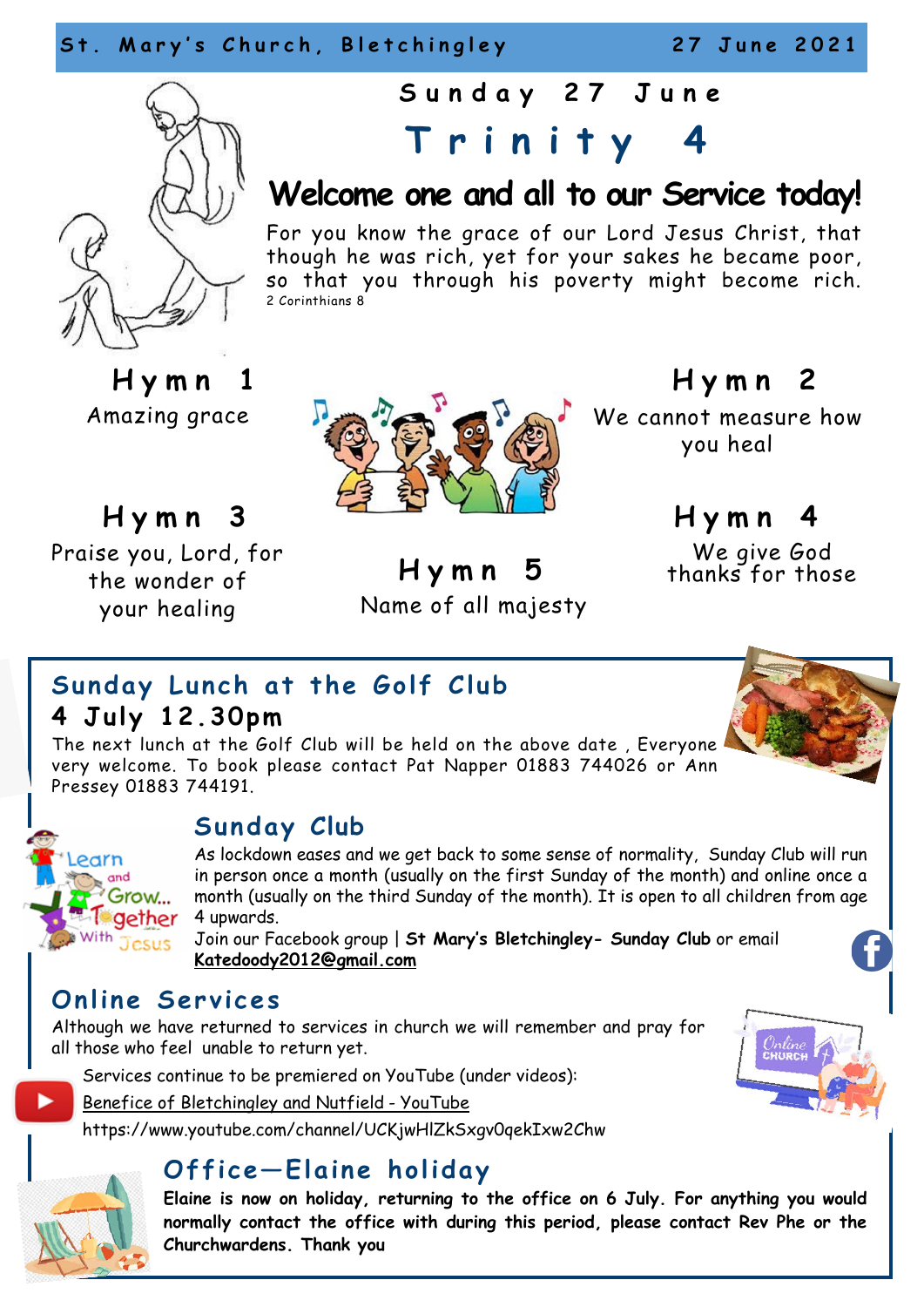St. Mary's Church, Bletchingley 27 June 2021

## THIS WEEK WE PRAY FOR ...

## **The Worldwide Church and the life of our Diocese**

**Our Rector** Revd. Phaedra Pamphilon-Green C.A.

**Her Majesty The Queen** Almighty God, the fountain of all goodness, bless our Sovereign Lady,

Queen Elizabeth, and all who are in authority under her; that they may order all things in wisdom and equity, righteousness and peace, to the honour and glory of your name through Jesus Christ your Son our Lord, Amen.

**The Communities of our United Benefice** Lord God we give thanks for our families, for our friends, for our neighbours, for those who work in our community and for those who support us. Help us to help each other, we pray for those who are suffering hardship, show them your love and guide them in their darkness. We give thanks for your unwavering love and patience. Guide us as we strive to support those around us. We pray for our local businesses as they reopen, we pray that the hardship they, their employees and families have endured will begin to ease. We thank you Father for all you provide and give our thanks. Amen.

## **Our Ministry with Christ Church South Nutfield**

**Our World and its needs** ALMIGHTY and merciful God, whose Son became a refugee and had no place to call his own; look with mercy on those who today are fleeing from danger, homeless and hungry. Bless those who work to bring them relief; inspire generosity and compassion in all our hearts; and guide the nations of the world towards that day when all will rejoice in your Kingdom of justice and of peace; through Jesus Christ our Lord. Amen.

**Our Link with Zimbabwe** The people of Zimbabwe and for Bishop Ignatius as he leads the diocese in trying to meet the needs of the people.

**Those who are unwell** In mind, body or soul. Lord, help them to place their burden into your hands - their fears, weakness, their vulnerable self. Be their strength Lord, be their shield, be their hiding place and grant them Your peace we pray. Amen.



**We remember** Those whom we love and see no more and those who mourn their loss. With the angels and saints, each day and each night, each shade and each light, I bend my knee in the eye of the Father who created me, in the eye of the Son who redeemed me, in the eye of the Spirit who cleansed me. In love and affection, in wisdom and grace, in love and in fear, for ever and ever. Amen.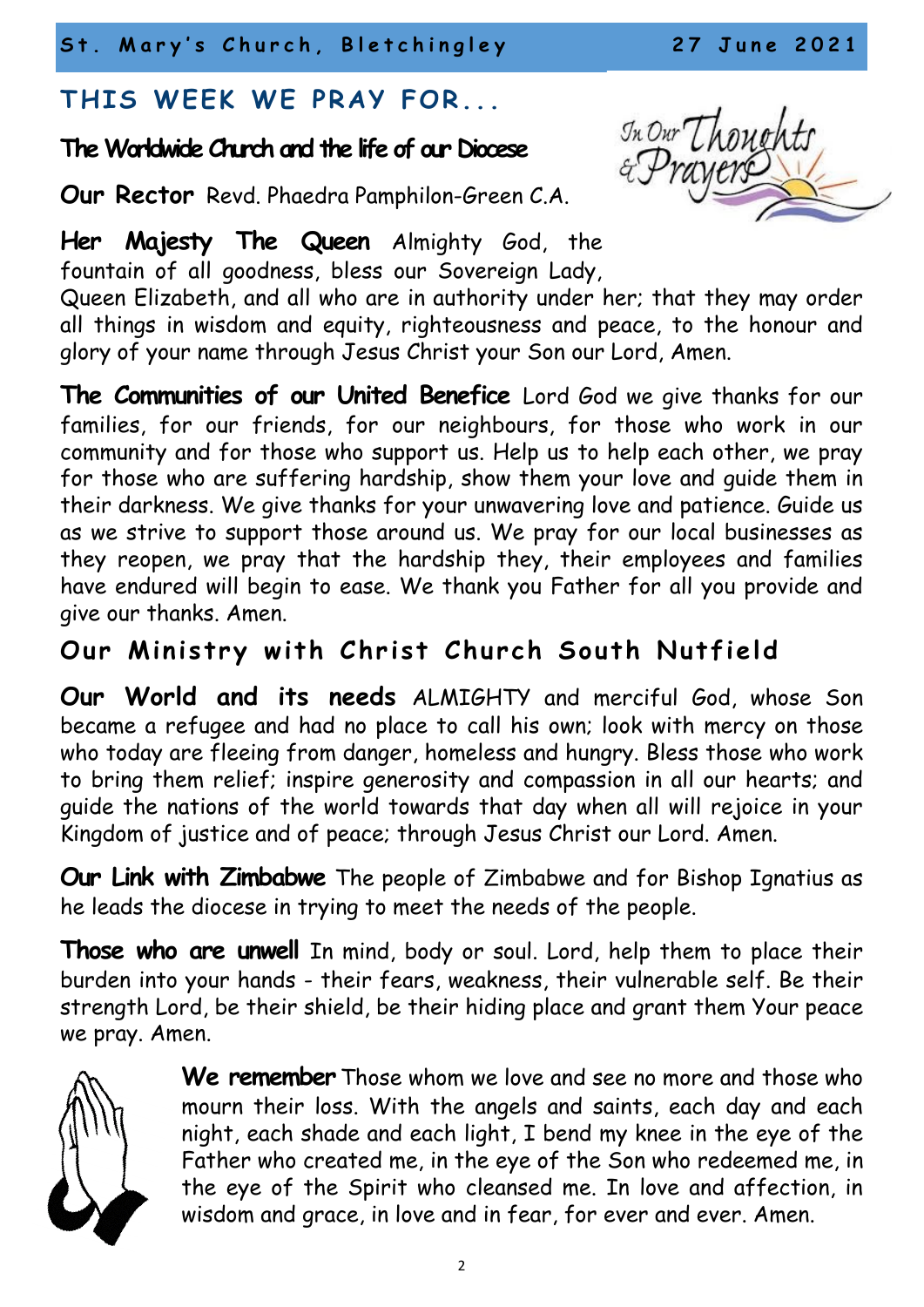## **R e a d i n g s**

#### **C oll e c t P r a y er**

O God, the protector of all who trust in you, without whom nothing is strong, nothing is holy: increase and multiply upon us your mercy; that with you as our ruler and guide we may so pass through things temporal that we lose not our hold on things eternal; grant this, heavenly Father, for our Lord Jesus Christ's sake who is alive and reigns with you, in the unity of the Holy Spirit, one God, now and for ever.

### **Fi rs t Bi bl e R e a di n g Wisdom of Solomon 1. 13-15, 2. 23-24**

Because God did not make death, and he does not delight in the death of the living. For he created all things so that they might exist; the generative forces of the world are wholesome, and there is no destructive poison in them, and the dominion of Hades is not on earth.

For righteousness is immortal. For God created us for incorruption, and made us in the image of his own eternity, but through the devil's envy death entered the world, and those who belong to his company experience it.

#### **Second Bible Reading 2 Corinthians 8. 7-end**

Now as you excel in everything—in faith, in speech, in knowledge, in utmost eagerness, and in our love for you—so we want you to excel also in this generous undertaking.

I do not say this as a command, but I am testing the genuineness of your love against the earnestness of others. For you know the generous act of our Lord Jesus Christ, that though he was rich, yet for your sakes he became poor, so that by his poverty you might become rich. And in this matter I am giving my advice: it is appropriate for you who began last year not only to do something but even to desire to do something—now finish doing it, so that your eagerness may be matched by completing it according to your means. For if the eagerness is there, the gift is acceptable according to what one has—not according to what one does not have. I do not mean that there should be relief for others and pressure on you, but it is a question of a fair balance between your present abundance and their need, so that their abundance may be for your need, in order that there may be a fair balance. As it is written, "The one who had much did not have too much, and the one who had little did not have too little."

#### **Commendation of Titus**

But thanks be to God who put in the heart of Titus the same eagerness for you that I myself have. For he not only accepted our appeal, but since he is more eager than ever, he is going to you of his own accord. With him we are sending the brother who is famous among all the churches for his proclaiming the good news; and not only that, but he has also been appointed by the churches to travel with us while we are administering this generous undertaking for the glory of the Lord himself and to show our goodwill. We intend that no one should blame us about this generous gift that we are administering, for we intend to do what is right not only in the Lord's sight but also in the sight of others. And with them we are sending our brother whom we have often tested and found eager in many matters, but who is now more eager than ever because of his great confidence in you. As for Titus, he is my partner and co-worker in your service; as for our brothers, they are messengers of the churches, the glory of Christ. Therefore openly before the churches, show them the proof of your love and of our reason for boasting about you.

#### **G o s p el R e a di n g M ar k 5 . 2 1-e nd**

When Jesus had crossed again in the boat to the other side, a great crowd gathered around him; and he was by the sea. Then one of the leaders of the synagogue named Jairus came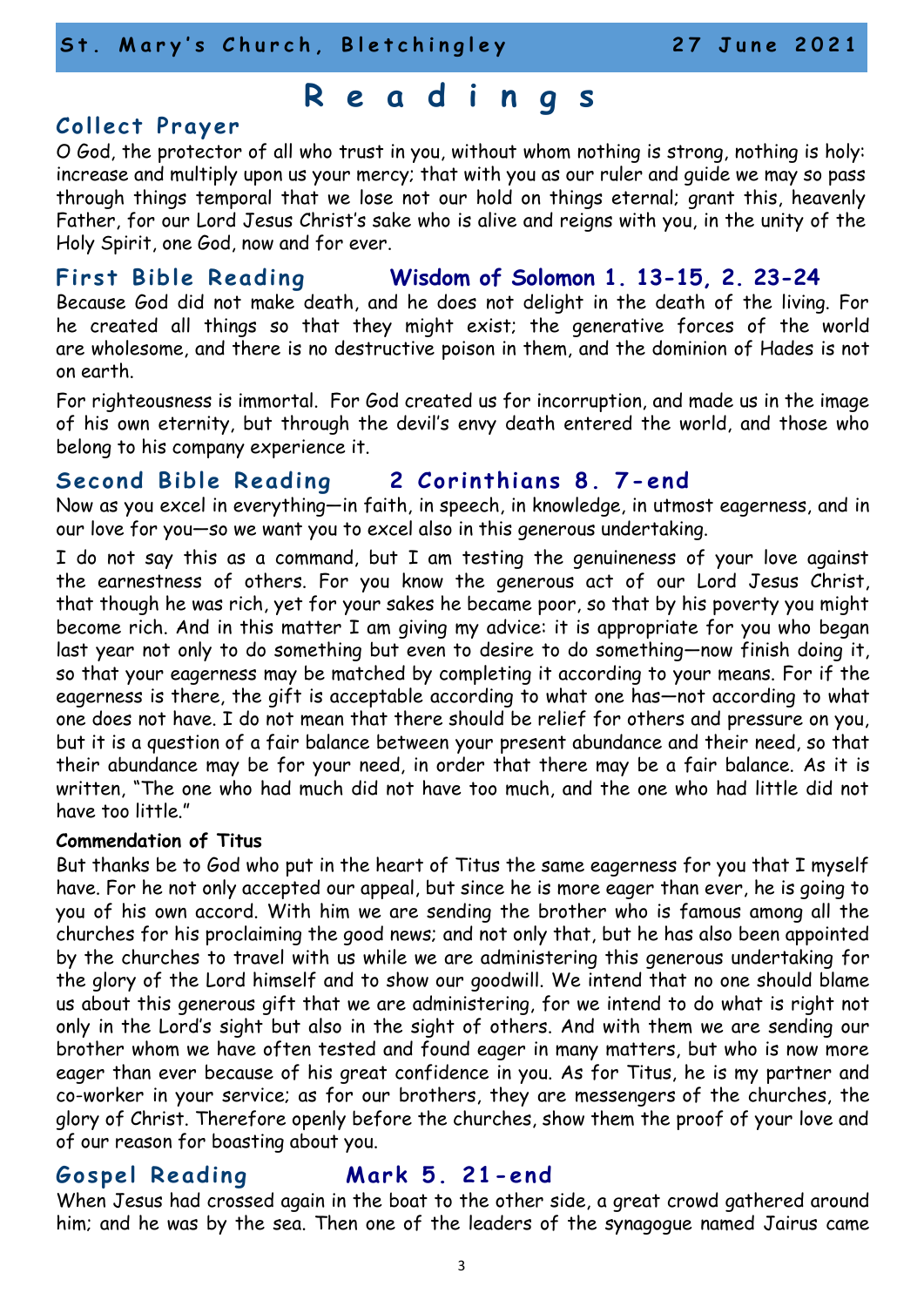#### St. Mary's Church, Bletchingley 27 June 2021

and, when he saw him, fell at his feet and begged him repeatedly, "My little daughter is at the point of death. Come and lay your hands on her, so that she may be made well, and live." So he went with him.

And a large crowd followed him and pressed in on him. Now there was a woman who had been suffering from haemorrhages for twelve years. She had endured much under many physicians, and had spent all that she had; and she was no better, but rather grew worse. She had heard about Jesus, and came up behind him in the crowd and touched his cloak, for she said, "If I but touch his clothes, I will be made well." Immediately her haemorrhage stopped; and she felt in her body that she was healed of her disease. Immediately aware that power had gone forth from him, Jesus turned about in the crowd and said, "Who touched my clothes?" And his disciples said to him, "You see the crowd pressing in on you; how can you say, 'Who touched me?'" He looked all around to see who had done it. But the woman, knowing what had happened to her, came in fear and trembling, fell down before him, and told him the whole truth. He said to her, "Daughter, your faith has made you well; go in peace, and be healed of your disease."

While he was still speaking, some people came from the leader's house to say, "Your daughter is dead. Why trouble the teacher any further?" But overhearing what they said, Jesus said to the leader of the synagogue, "Do not fear, only believe." He allowed no one to follow him except Peter, James, and John, the brother of James. When they came to the house of the leader of the synagogue, he saw a commotion, people weeping and wailing loudly. When he had entered, he said to them, "Why do you make a commotion and weep? The child is not dead but sleeping." And they laughed at him. Then he put them all outside, and took the child's father and mother and those who were with him, and went in where the child was. He took her by the hand and said to her, "Talitha cum," which means, "Little girl, get up!" And immediately the girl got up and began to walk about (she was twelve years of age). At this they were overcome with amazement. He strictly ordered them that no one should know this, and told them to give her something to eat."

#### **Post Communion Prayer**

Eternal God, comfort of the afflicted and healer of the broken, you have fed us at the table of life and hope: teach us the ways of gentleness and peace, that all the world may acknowledge the kingdom of your Son Jesus Christ our Lord. Amen

#### Prayers for the week

Kindle in our hearts, O God, The flame of that

love which never ceases, that it may burn in us, giving light to others. May we shine forever in Thy holy temple. Set on fire with Thy eternal light, Even Thy son, Jesus Christ, Our Saviour and Redeemer.

Sustain and support those who seek your guidance and lift up all who are brought low by the trials of this life. Grant to the dying peace and a holy death, and uphold by the grace and consolation of your Holy Spirit those who are bereaved. Restore to wholeness whatever is broken by human sin, in our lives, in our nation, and in the world. Lord, teach me to trust you in whatever situations I may find myself. Help me to pray, not just when my boat is sinking, but in all the times and places of my life where you can make a real difference. Help me with my family and friends to establish better relationships, in my place of work to allow you to inform the way I behave. Forgive me when I make you a stranger and walk with me always. Amen.

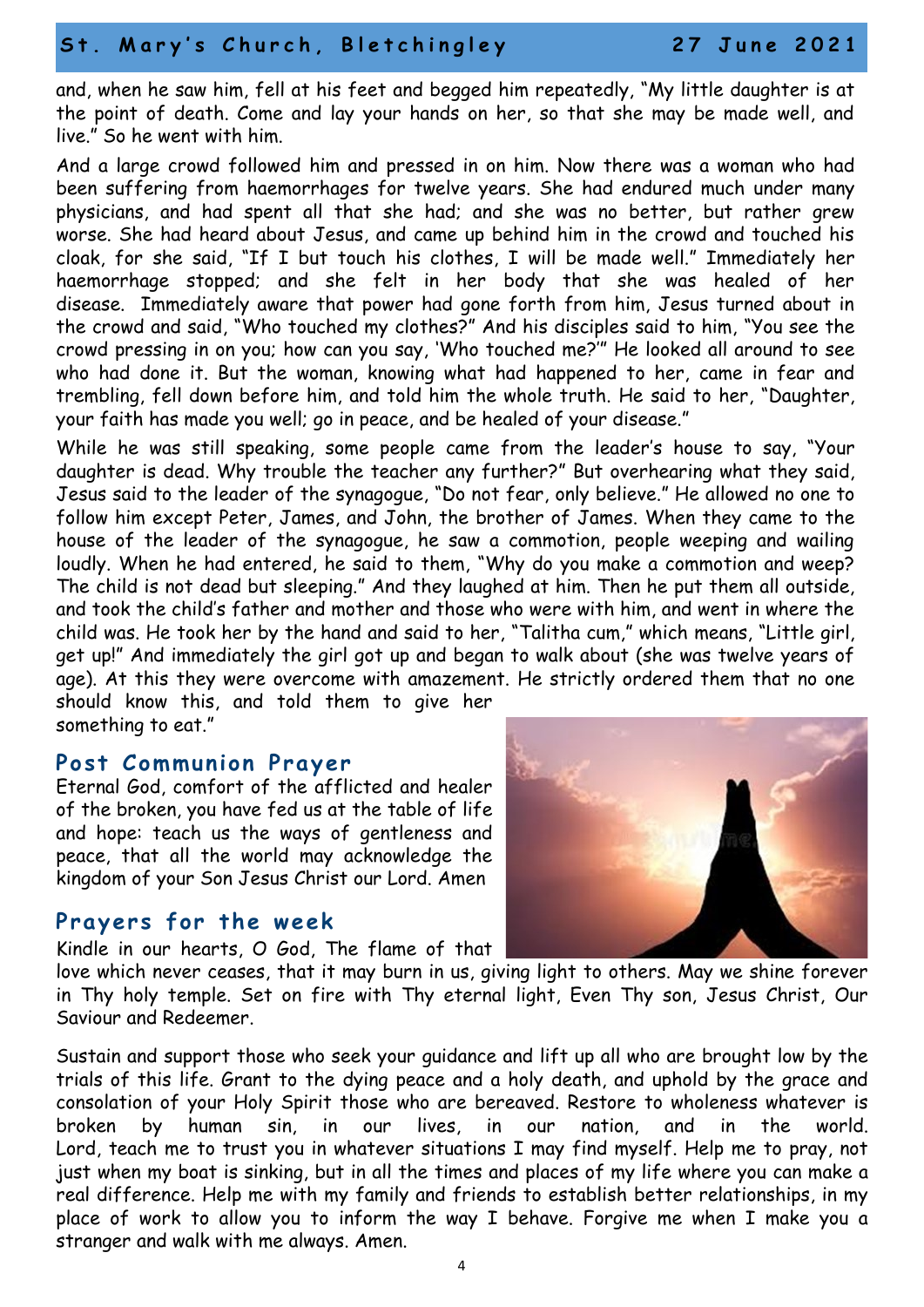St. Mary's Church, Bletchingley 27 June 2021 **D a i l y R e a d i n g s f o r t h e W e e k**  Monday 28 June Psalm 18. 1-6, 43-50 1 Samuel 23. 14-18 2 Corinthians 8. 16-24 Tuesday 29 June Psalm 18. 1-6, 43-50 1 Samuel 31. 1-13 2 Corinthians 9. 1-5 Wednesday 30 June Psalm 18. 1-6, 43-50 1 Chronicles 10. 1-14 Mark 9. 14-29 Thursday 1 July Psalm 48 2 Samuel 2. 1-11 1 Corinthians 4. 8-13 Friday 2 July Psalm 48 2 Samuel 3. 1-12 2 Corinthians 10. 7-11 Saturday 3 July Psalm 48 2 Samuel 3. 31-38 Matthew 8. 18-2277 **U p c o m i n g S e r v i c e s a t S t . M a r y ' s** Sun 4 July 8am 9.30 am Holy Communion Holy Communion Sun 11 July 8am Holy Communion

9.30 am Holy Communion Sun 18 July 8am 9.30 am Holy CommunionHoly Communion

## **O t h e r S e r v i c e s a t S t . M a r y ' s Monday to Saturday**

The church is open daily from 9am to 5pm for morning and evening prayer.

## **J u n e & J u l y W e d d i n g s a t S t . M a r y ' s**

We hold in our prayers our couples, **Christina & Kevin** and **Catriona & Graham** as they prepare for their weddings, on the 23 July.





Lord, the source of all true love, we pray for **Christina & Kevin and Catriona & Graham.** Grant to them joy of heart, seriousness of mind and reverence of spirit, that as they enter into the oneness of marriage they may be strengthened and guided by you, through Jesus Christ our Lord. Amen .